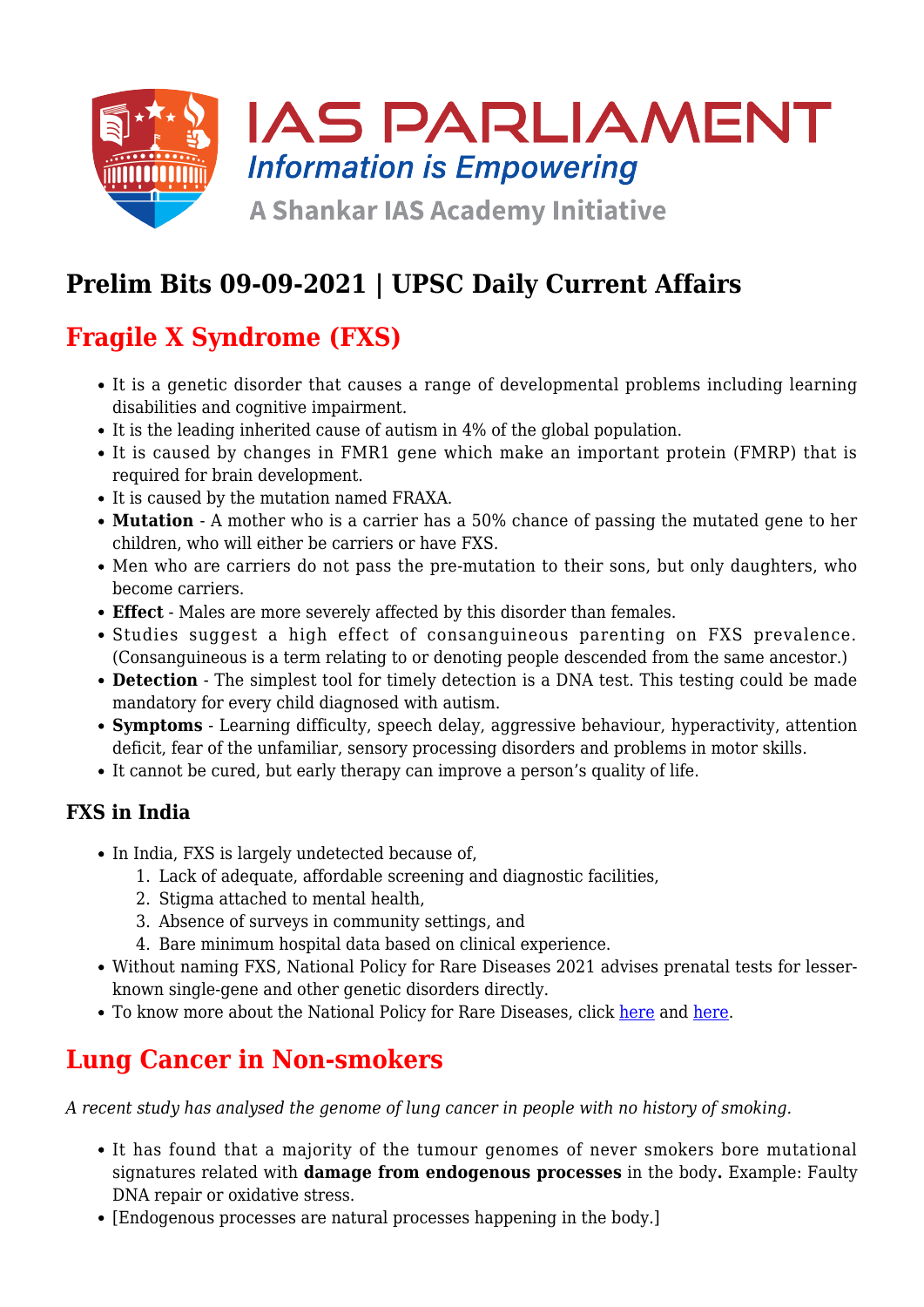- It found 3 molecular subtypes of lung cancer in the never smokers.
- **Situation** Lung cancer is the leading cause of cancer-related deaths. Every year, more than 2 million people around the world are diagnosed.
- Most people who develop lung cancer have a history of tobacco smoking, but 10% to 20% of people who develop lung cancer have never smoked.
- Lung cancer in never smokers occurs more frequently in women and at an earlier age than lung cancer in smokers.
- These new found insights may guide the development of more precise clinical treatments for lung cancer in never smokers.

### **Pradhan Mantri Gramin Digital Saksharta Abhiyan (PMGDISHA)**

*PMGDISHA drive has been launched by the Ministry of Electronics & Information Technology (MietY) under the PMGDISHA scheme.*

- Launched in 2017, the PMGDISHA scheme is the Government's flagship **Digital Literacy scheme for rural areas**.
- It envisages to make 6 crore persons in rural areas, across States/UTs, digitally literate.
- This will reach to around 40% of rural households by covering one member from every household where there is no digitally literate person.
- **Entry criteria** Beneficiary should be Digitally Illiterate, who is only from rural areas of the country.
- All such households where none of the family member is digitally literate will be considered as eligible household under the Scheme.
- Only one person per eligible household would be considered for training
- Age Group 14 to 60 years
- **Priority would be given to**
	- Non-smartphone users, Antyodaya households, college drop-outs, Participants of the adult literacy mission.
	- Digitally illiterate school students from class 9th to 12th, provided facility of Computer/ICT Training is not available in their schools.
- **Preference** would be given to SC, ST, BPL, women, differently-abled persons and minorities.
- Identification of beneficiaries would be carried out by CSC-SPV in collaboration with Gram Panchayats, District e-Governance Society (DeGS), and Block Development Officers.
- **Implementation** of the Scheme would be carried out under the supervision of MietY in active collaboration with States/UTs through their designated State Implementing Agencies, DeGS, etc.
- **Training** will be given in the nearest Training Centre or CSCs for 20 hours which has to be completed in a minimum of 10 days and maximum of 30 days.

#### **Supreme Court's Stance on Presumption of Innocence**

*The Supreme Court has now ruled that there shall be no presumption of innocence once a person is convicted by a learned trial court.*

Until now, **Innocent until proven guilty beyond reasonable doubt** is the general legal principle adopted by courts in India.

The SC has also asked the High Courts to be 'very slow in granting bail to the accused pending